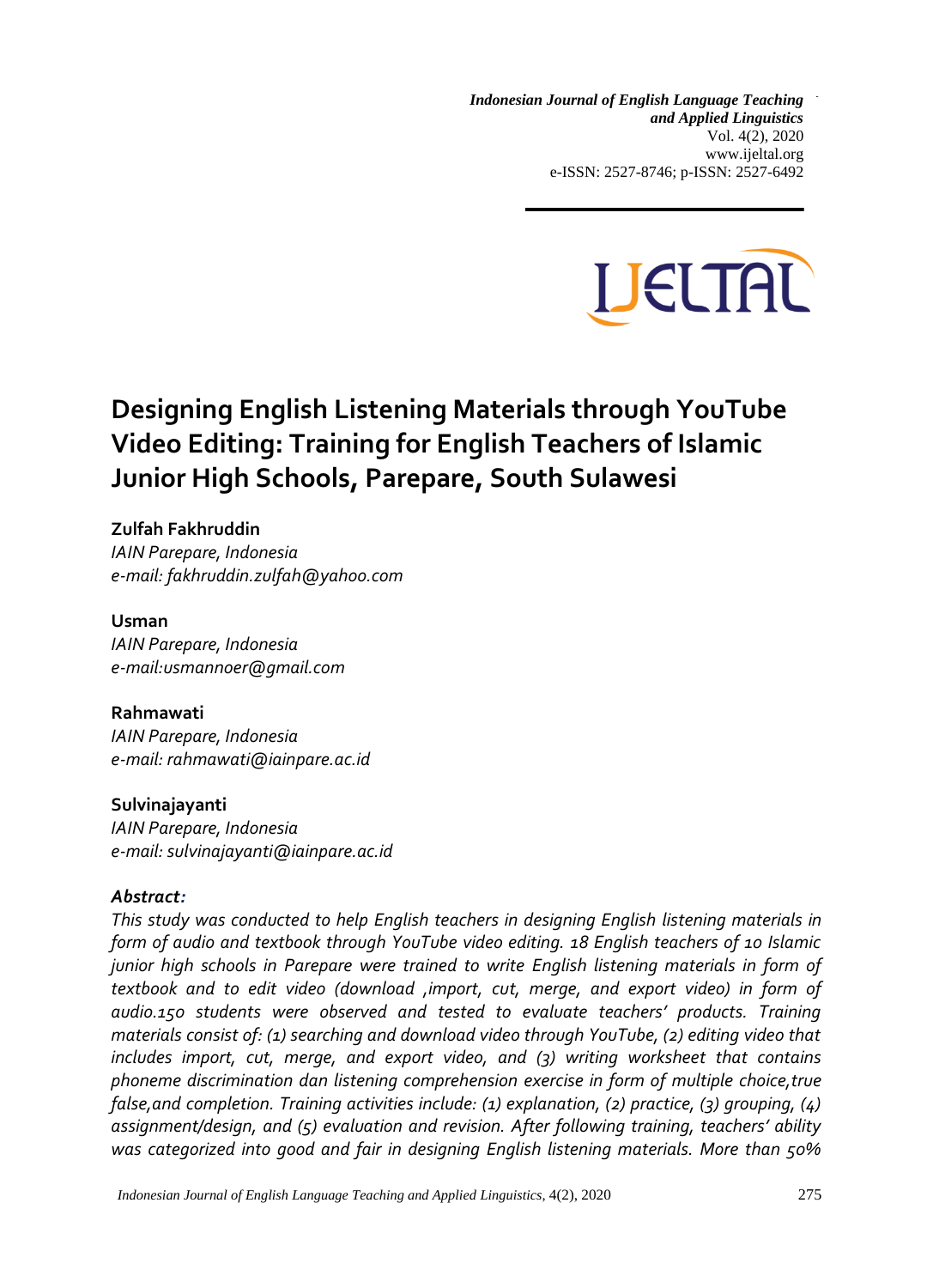*teachers were categorized into good in editing video and 72% teachers were categorized into good in writing listening exercise. Students' English listening learning outcome was categorized into good after learning by using teachers' products and students have positive attitude in learning English listening skill.*

*Keywords: audio, editing, listening material, textbook*

# **1. Introduction**

The issue of developing teaching materials, especially the development of information technology-based English teaching materials has become a trending topic in the current field of education and teaching in English in Indonesia. Information technology in the form of the internet provides information search sites such as Google, YouTube, online news, and other online sites that can be used as authentic sources or references of teaching material. Multimedia tools such as audio, video, computers, software, and internet material are considered effective and authentic tools that can help students succeed in learning in reallife contexts (Sejdiu, 2017). Authentic teaching materials for developing teaching materials are not only able to improve students' English knowledge and skills but also to increase students' interest in learning English (Johansson, 2006).

The development of teaching materials, especially English listening materials is adjusted to the level of student needs, the level of students' abilities, and learning characteristics in the Islamic Junior High School environment. This statement is in line with the research results of Yavuz, Değirmenci, Akyüz, Yılmaz, & Çelik (2015), that it is important to apply tasks that are appropriate to the level of students' needs and abilities in listening learning. Moreover, Gilakjani & Sabouri (2016) stated that in listening skill learning, teaching materials must be tailored to the needs of students and teachers must provide authentic material for students so that they understand better natural sayings spoken by native speakers. In addition, the teacher must design listening task that arouse student interest and help them learn English listening skills. The task is not only to test students' listening comprehension but also to motivate them to use various types of listening strategies in order to get maximum benefits in carrying out their activities.

Teacher is the main reference or sources in the teaching and learning process while most teachers use textbooks and student worksheets as their main teaching resources. In this case, a teacher must be able to choose references or teaching materials that are appropriate to the level of students' needs and ability. Tomlinson (2012) stated that for more than 30 years, studies of the effectiveness of textbooks as a medium for delivering language learning materials have been widely discussed among researchers and instructors. The use of text books is efficient in cost and time. However, many commercial textbooks are not relevant to the actual needs and desires of students.

The problem mostly found in textbooks is the lack of listening skill material. Many textbooks ignore listening material (Gilakjani & Sabouri, 2016). In addition, in some schools, teachers use some recording material that does not have high quality (Bingol, Celik, Yildiz, & Mart, 2014). Some teachers and students consider listening is not important to be taught or learned. It causes students experience many difficulties in listening because teachers often ignore listening lessons and prioritize writing, reading, and vocabulary skills even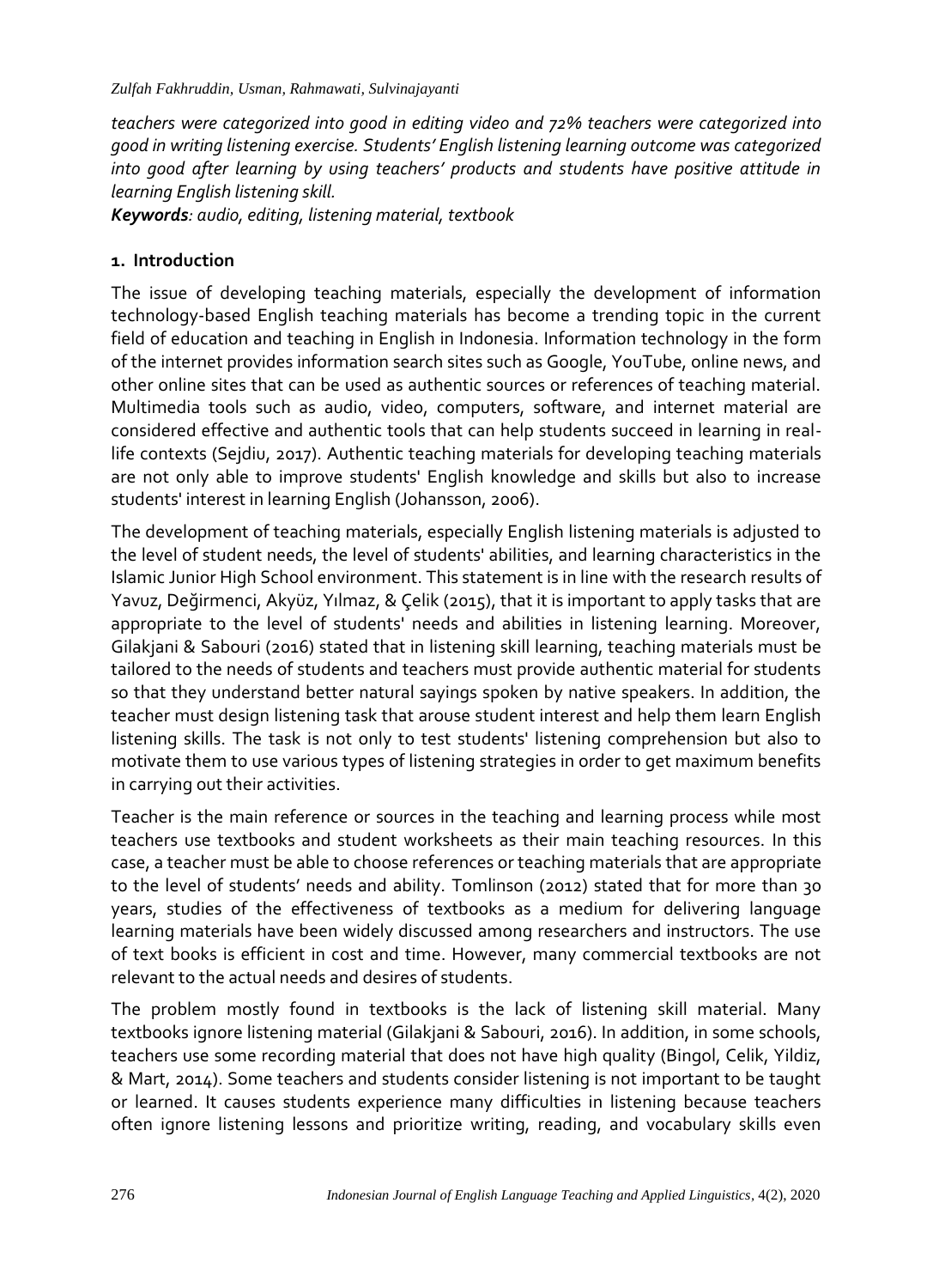though listening skill is one of the important skills in the communication process because listening skill is integrated with speaking skills (Osada, 2004).

The situation above is caused by the teacher's lack of ability to teach listening and inadequate audio-visual teaching facilities. According to Alrawashdeh & Al-zayed (2017), the teachers consider teaching listening training is not important and they are not motivated to teach listening because the method of teaching listening is considered too difficult. The teacher's difficulties in teaching listening skills related to the use of technology. Mafuraga & Moremi (2017) stated that the lack of ICT knowledge is caused by limited ICT training on how to instill ICT into teaching English.

Based on data preliminary study gathered from interview to eighteen English teachers of Islamic junior high schools in Parepare for one month, it was found that teachers' problem in teaching English listening skills and potency to solve the problem. The problem was teachers ignore to teach English listening skills because of some reasons. First, listening cassette or CD is hard to find; second, English textbooks don't prepare teaching materials for listening skill/textbooks are not equipped with listening audio material or CD; third, price of listening materials is expensive; fourth, the materials difficulty level isn't suitable for junior high school students; and fifth, teachers aren't able to prepare English listening material by themselves. These cause students almost never learn English listening skills. Then, to solve the teachers' problem, researchers used some potencies teachers have. They are: (1) teachers have computer, laptop, and smartphone, (2) internet network is very good, and (3) internet credit is cheap. Therefore, researchers provided YouTube video editing training to help teachers to provide English listening materials.

In this study, researchers administered research questions as follow:

- 1. How does YouTube video editing training help teachers in designing English listening materials?
- 2. What is teachers' ability in designing English listening materials after following training?
- 3. What is the effect of teachers' materials design toward English listening learning?

## **2. Literature Review**

English curriculum in Indonesia stated that the goal of English listening skill teaching for Junior high schools students is students understand meaning of simple interpersonal and transactional oral discourse, formally and informally, in the form of recount, narrative, procedure, descriptive, and report, in the context of everyday life. Therefore, English listening material is generally prepared in form of dialogue and monologue in some listening situations such as listening conversation, announcement, news, entertainment, songs, lessons, lectures, and instructions (Kadagidze, 2006).

Listening material is one of problems in teaching listening (Renukadevi, 2014). The problem relates to the quality of listening materials and the conformity between listening materials and curriculum. The quality of listening materials includes speed and sound clarity. Renandya & Farrell (2011) reported that the most important source of their listening comprehension problem was the fast rate of speech. Hayati (2010) examined the effect of slow and natural speech rate on listening comprehension and the finding showed that the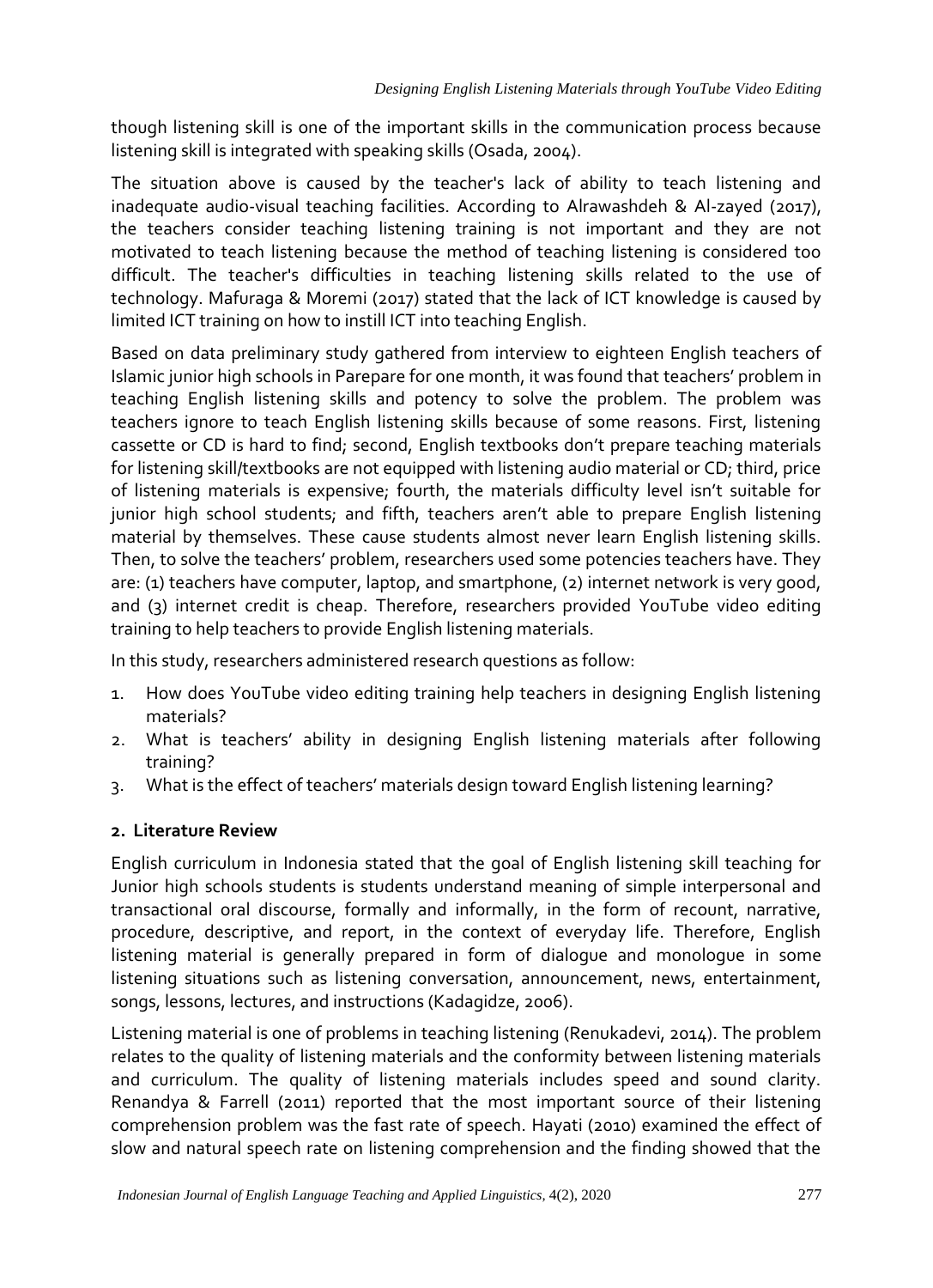two speech rate can improve students' listening comprehension significantly however, natural speech rate can give higher improvement than slow rate. Then, Hamouda (2013) stated that unclear sound was caused by poor quality equipment. It can influence students' comprehension because students get difficulties in identifying sound.

The conformity between listening materials and curriculum should be considered by teachers in preparing English listening materials. Curriculum was organized based on students' need. Curriculum consists of learning goals and content, skill, and value that have to be taught (Howard & Major, 2004). The conformity will help teachers to achieve learning goals. Ross (2007) stated that effective teaching occurred when teaching materials were in line with learning goals.

YouTube is an online video sharing media website. YouTube users can upload videos, search videos, watch videos, discuss / ask questions about videos and at the same time share video clips so YouTube is very potential to be used as a learning medium and learning resource, especially for English listening learning. The purpose of utilizing YouTube as a learning medium is to create conditions and an interesting learning atmosphere, fun and interactive. Some researchers reported the effectiveness of YouTube in EFL teaching. Almurashi (2016), stated that you-tube can be used as teaching material to improve students' understanding and make students more active in the process of learning English. Woottipong (2014) found that students have positive learning attitudes and their listening skills also increase significantly by using videos in listening learning. Chen (2016) also found in his research that students prefer audio-visual material to learn listening skills and they can find the material through YouTube.

# **3. Research Methodology**

This study used mix method to describe materials, process, and effectiveness of YouTube video editing training. Qualitative method was used to describe training materials, training activity, products' use, products' quality, products' revision, teachers' ability, and students' learning attitude. Quantitative data was used to describe students' learning outcome and to support qualitative data of teachers' ability in designing products.

This study was conducted in 10 Islamic Junior High Schools in Parepare, South Sulawesi, Indonesia which consist of 1 State Islamic Junior High School, 7 Private Islamic Junior High Schools, and 2 Islamic Boarding Schools. The subject of the research was 18 English teachers that consist of 14 female and 4 male; and 150 students of the first grade.

Data was collected by using observation, interview, and exercise. Observation and interview were used to collect data about teachers' ability in designing the products and teachers' perception toward the use of products and students' attitude in learning listening by using teachers' product. Then, exercise in teachers' product was used to collect data about students' learning outcomes.

Data about teachers' ability and perception in designing their English listening materials; and students' attitude in learning listening by using teachers' product were analyzed qualitatively. The data was organized, transcribed, categorized, and concluded (Creswell, 2008). Data about students' learning outcome was analyzed quantitatively by using scoring and frequency and percentage formulation. Scale of students' score is 0 – 100. Students'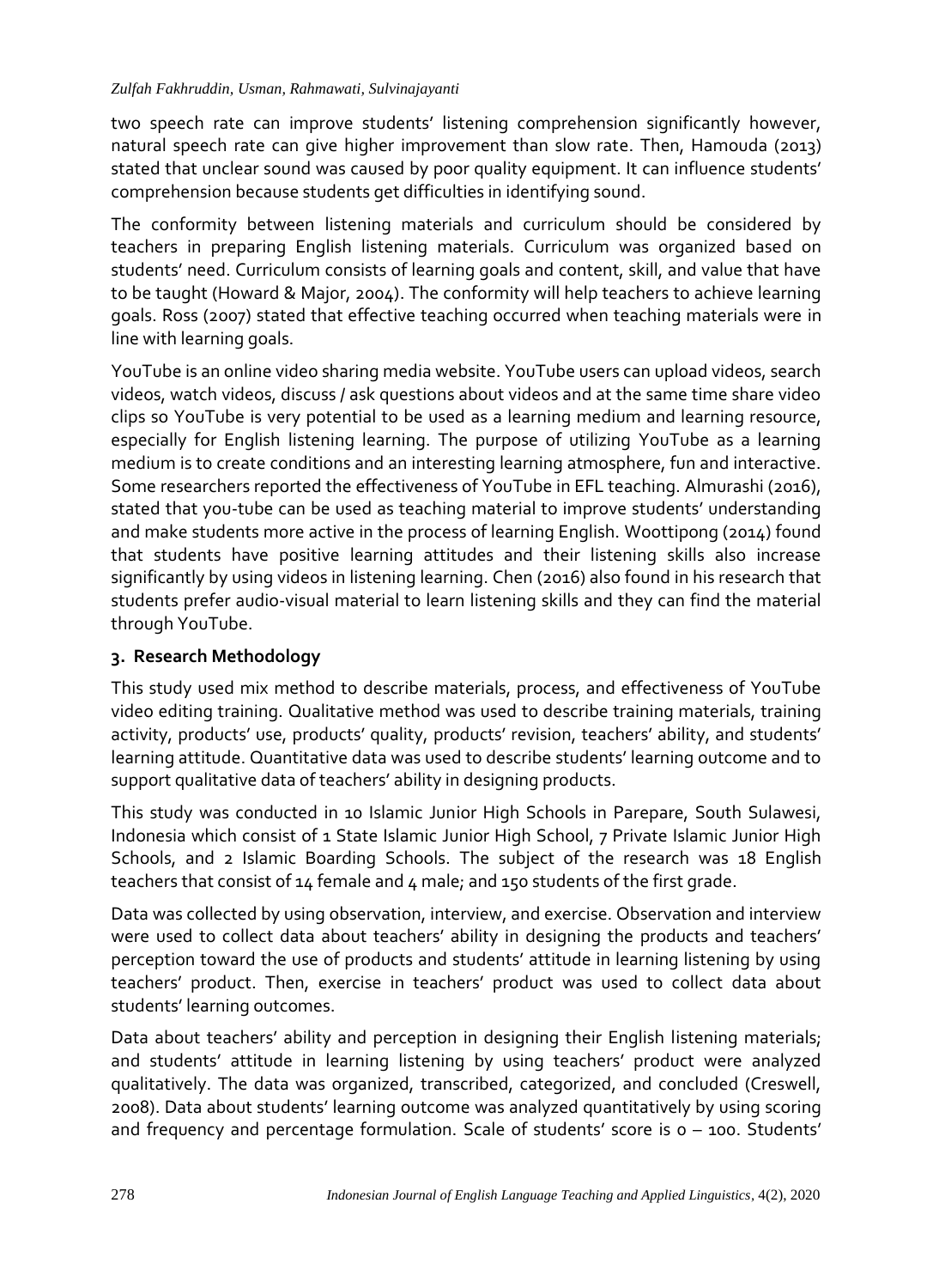score was categorized into  $4$  categories: 86 - 100 is very good (A), 70 - 85 is good (B), 56 - 69 is fair (C),  $\leq$  55 is poor (D). (Kebudayaan, 2015)

# **4. Findings**

# **4.1. YouTube video editing training**

The training was administered in two activities, training and mentoring. Training aimed to design English listening materials in form of audio and worksheet while mentoring aimed to revise teachers' material design. Plomp(2013) stated process of educational and instructional design consists of analysis, design, evaluation, and revision. Therefore, the process of the training was conducted as follow:



# *4.1.1 Training*

Training materials consist of: (1) searching video and download video through YouTube, (2) editing video that includes import, cut, merge, and export video, and (3) writing textbook that contains phoneme discrimination dan listening comprehension exercise in form of multiple choice,true false,and completion.

- 1. *Search and download*: to search video in YouTube that can be used as learning materials. The video contents were about greeting, self-introduction, asking information, and giving direction or instruction in form of monologue, dialogue or conversation and song. Then, videos were downloaded before they were processed for the next step.
- 2. *Import*: to put download videos to editing media. The videos contain learning materials and music.
- 3. *Cut*: to take necessary part of video and deleting unnecessary part. It is also used to give pause between one number to other numbers and between one activity to other activity.
- 4. *Merge*: to combine video clips to become a new video.
- 5. *Export*: to change video into audio materials.
- 6. *Phoneme discrimination exercise*: to identify or to distinguish sound, stress, and intonation.
- 7. *Listening comprehension exercise*: to comprehend conversation, instruction, direction, description, and explanation.

The following is training activity:

- 1. *Explanation*: teachers got explanation about listening skill exercise models and the way to search, download, and edit video.
- 2. *Practice*: teachers practiced the way to search, download, edit video, and design listening exercise in form of textbook.
- 3. *Grouping*: teachers were divided into 5 groups. Each group consisted of 3 or 4 teachers. Teachers worked together in a group to make 1 chapter.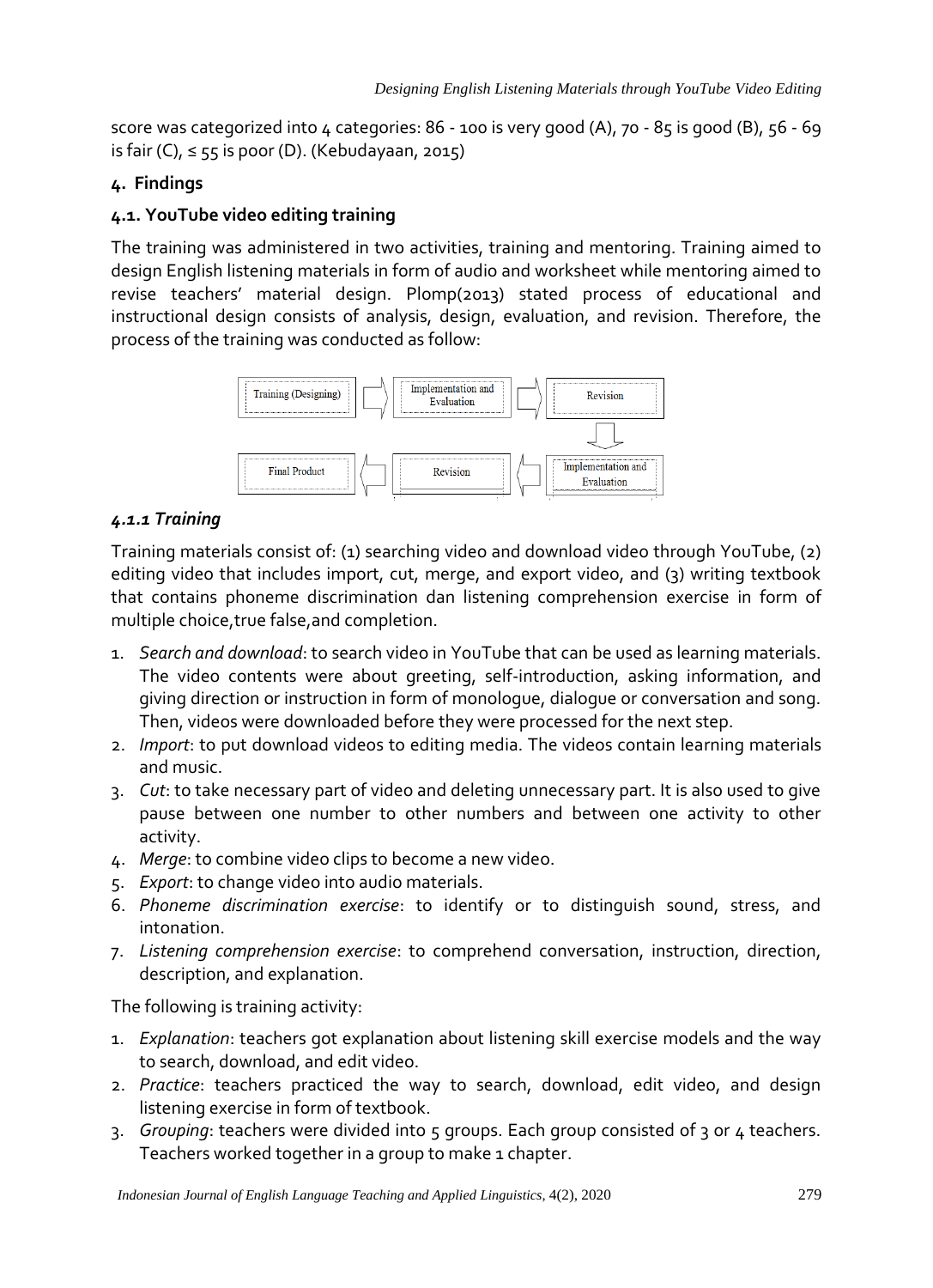#### *Zulfah Fakhruddin, Usman, Rahmawati, Sulvinajayanti*

- 4. *Assignment (design)*: Every group made 1 chapter of English listening materials with different topic. The topics were taken from curriculum. They were greeting, selfintroduction, asking information about time and place, asking information about things in the classroom, and giving direction or instruction. Teachers designed listening materials in form of audio and textbook. 1 chapter consisted of 3 or more activities that contained phoneme discrimination and listening comprehension in form of completion, true-false, and multiple-choices.
- 5. *Evaluation and revision*: teachers' works were evaluated to find out the weakness of teachers' works and teachers' difficulties in designing audio and textbook. Then, revision was conducted to improve teachers' works.

After following training in designing English listening materials (product), the teachers still found some difficulties as follows:

- 1. Finding videos that match with learning objective.
- 2. Adjusting between video and exercise model.
- 3. Writing valid exercise model in construct.
- 4. Cutting and merging videos.

The following is examples of invalid materials in construct made by teachers:

## *The first example*

In audio, students hear:

| Man   | : Hallo!                                      |
|-------|-----------------------------------------------|
| Woman | : Hallo Bill!                                 |
| Man   | : How are you doing?                          |
| Woman | : Not bad. Work is going well.                |
| Man   | : Oh, I see. That is good to hear.            |
| Woman | : What's about you.                           |
| Man   | : I am doing okay although my car is in shop. |
| Woman | : Oh really, that is too bad.                 |

In textbook, it is written:

*Direction: Listen carefully, then circle T if you think a statement true or circle F if you think a statement false!*

| 1. The woman is well                         | TT/F1 |
|----------------------------------------------|-------|
| 2. The woman's work is not going well.       | TT/F1 |
| 3. I'm doing okay although my car is in shop | [T/F] |

Question number 3 is not constructively valid because it is not in accordance with the purpose of the test. This test is a listening comprehension exercise model, while question number 3 is more likely to lead to the discrimination exercise model. Then, word "I" is very confusing for students. "I" can refer to man or woman. The sentence in question number 3 should be reformulated into *the man is doing okay although his car is in shop*. "I" should be replaced by "man" or "woman".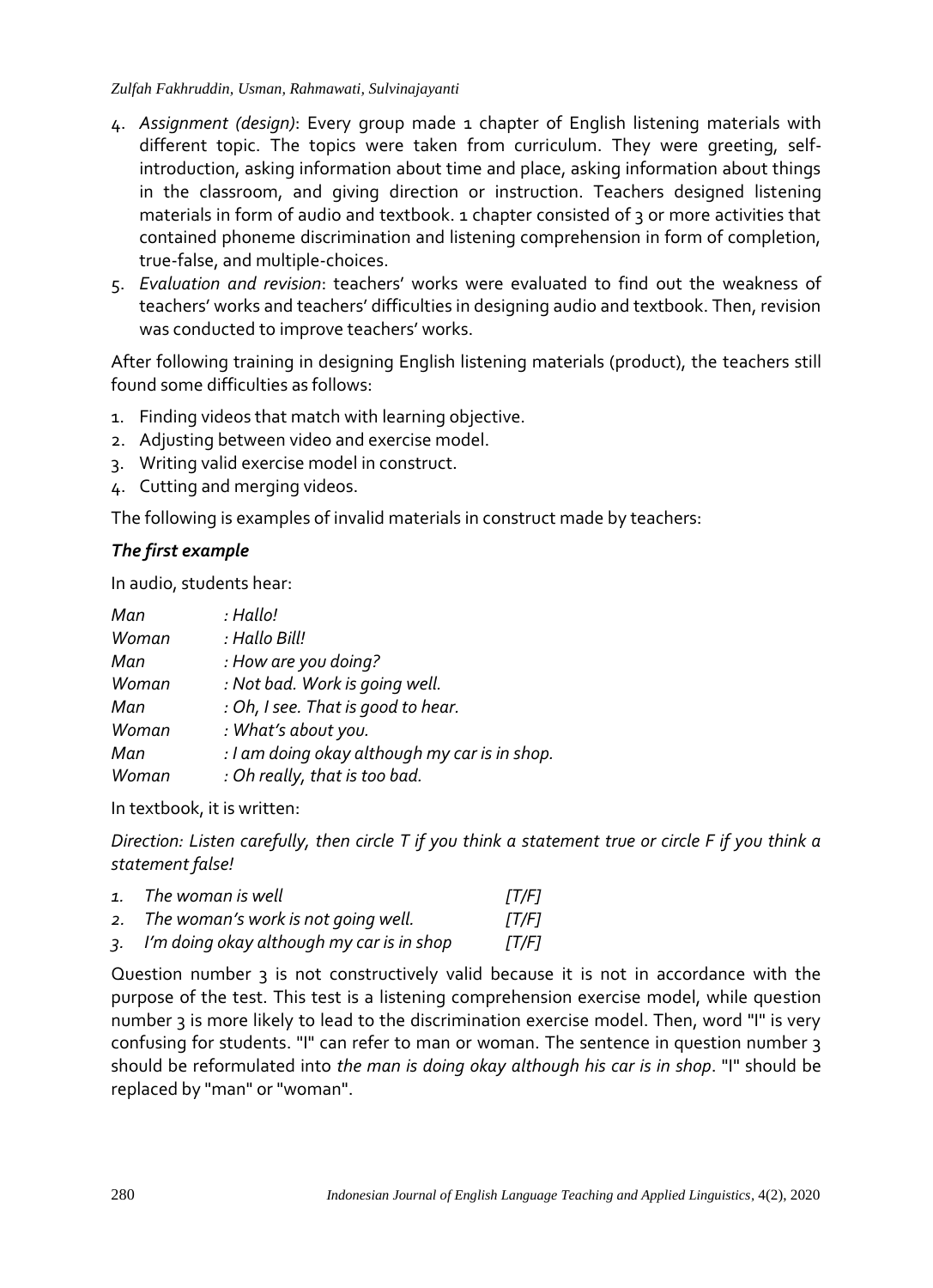#### *The second example*

In audio, students hear:

*Number one : They go to school in the morning Number two : Is your birthday on Friday? Number three : We work in the afternoon and at night.*

In textbook, it is written:

*Direction: Listen the audio carefully and arrange the following words into a good sentence!*

- $1.$  *in – they go the morning school to.*
- *2. is - ? – birthday – Friday – on – your.*
- *3. Work – and – at night – afternoon – we – in – the.*

The exercise model above is also not constructively valid and is not appropriate for listening tests. This exercise can be answered correctly by students without listening to the sound in audio. This type of exercise is usually used for grammar tests. This exercise model should not be used in listening tests.

## *The third example*

In audio, students hear:

*Number one : There are seven days in a week. Number two : The day before Monday was Tuesday.*

In textbook, it is written:

*Direction: Listen the audio carefully and complete the sentences below!*

- *1. There are ........................days in a week.*
- *2. The day after ......................was Tuesday.*

The exercise model above is usually used for vocabulary test. If students have good vocabulary or reading skills, students can answer the questions without listening to sounds in the audio. The right exercise model for the material above is the multiple-choice as follows:

- 1. Audio: There are / pause / days in a week. Textbook: A. 4 B. 5 C. 6 D. 7
- 2. Audio: The day after Monday was / pause /. Textbook: A. Monday B. Tuesday C. Wednesday D. Thursday

The improvement efforts were made to solve teachers' problem and to revise teachers' material design:

- 1. Teachers were taught to find the right keywords by changing keywords in searching for the right video.
- 2. Teachers firstly determined and wrote listening exercise in form of worksheet then edit video based on the exercise.
- 3. Teachers were guided to reformulate invalid materials.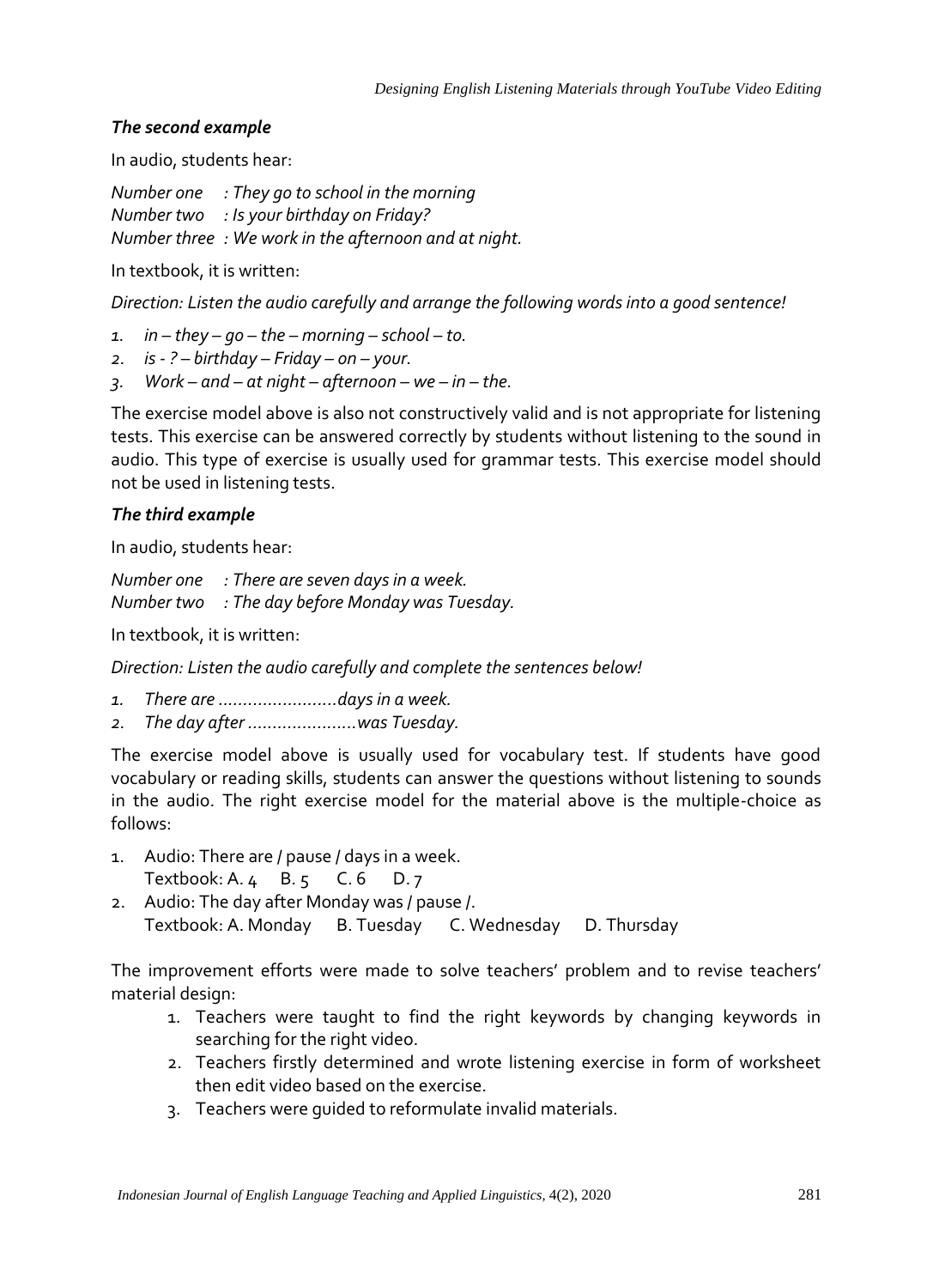The teacher revised the material by practicing cutting videos, merging videos, giving space between one number and others, and entering music in the beginning and the end of each activity.

#### *4.1.2 Implementation and Evaluation*

Teachers' products (English listening audio and textbook) were used in teaching listening in teachers' classrooms. Teachers and researchers tried to evaluate the product feasibility. It was conducted to evaluate the level of use of the design. It was measured by the convenience of the user in using it, in this case the teacher and students. Evaluation of product feasibility by teacher was related to the use the product in terms of: (1) playing audio material on laptop and (2) providing task instructions for the students. While the evaluation of product feasibility by students was related to: (1) sound clarity, (2) speed level, (3) clarity of instructions, (4) difficulty level, and (5) exercise model.

In implementation, teachers didn't get difficulties in playing audio material, however they still need to provide task instruction for the students because the direction was not available in audio. While, students found unclear sound quality, the speed was too fast so students got difficulty in listening and answering listening exercise and the teacher must replay the video many times.

Interview data showed that the product still has some weakness:

- 1. No direction in the audio, so students still need verbal instructions from the teacher. *"There is no direction in each activity so students still need direction in the beginning and the end of each activity."*
- 2. The level of difficulty in the completion exercise model is considered high. *"Most of the children are success in answering multiple-choice, but most of them fail in completion"*.

The data showed that the product needed revision to improve the quality and validity of teachers' product.

#### *4.1.3 Revision*

After analyzing the implementation of the product, the efforts made to improve the product were:

- 1. Changing videos that have unclear sound quality.
- 2. Cutting videos and merging videos by giving enough pauses between one number and another number.
- 3. Putting music at each turn of activity or exercise and at the end of the activity.
- 4. Putting direction at the beginning of the chapter as general direction.
- 5. Changing listening practice model that was considered too difficult. Some completion exercises were changed into true-false and multiple-choices model.

#### *4.1.4 Implementation and Evaluation*

After revising the product, it was used in teaching listening skill. In the implementation, teachers didn't get difficulties in playing audio material, but they still need to provide task instruction for each activity because the general direction in beginning of each chapter cannot be used as task direction for each activity because they contain different exercise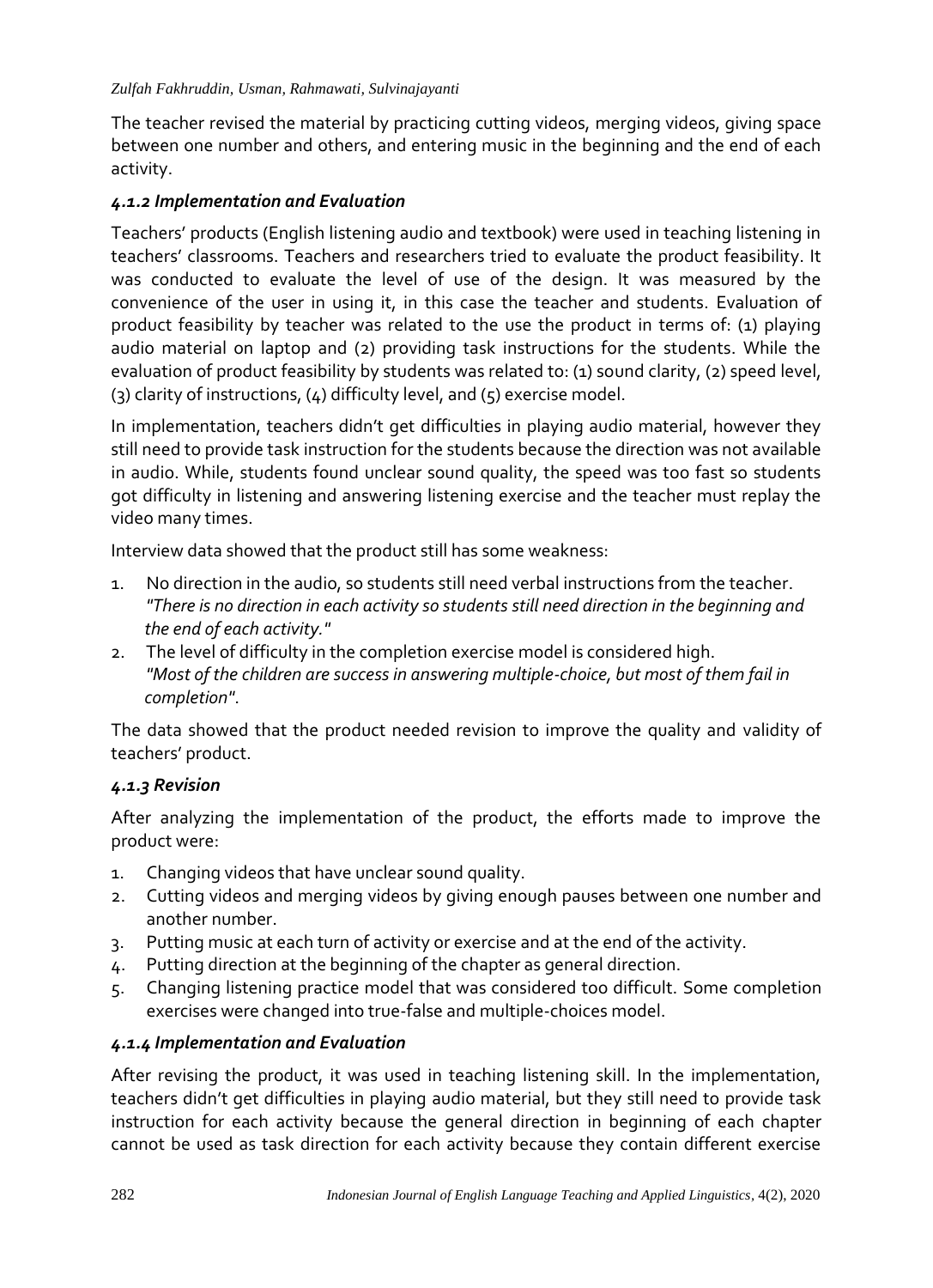model, so students still need verbal instructions from teacher. However, it was not considered a significant difficulty by teachers. The following interview data showed teachers' perceptions toward product:

*"It's comfortable to use." "It's really very easy for teachers to deliver teaching material."*

The data above showed that this product was feasible to use. Students also didn't complain about sound quality and speed level anymore.

# *4.1.5 Final Product*

Teachers' English listening material designs (products) in this training were textbook and audio material in CD and flash disk. The products can be accessed in [https://drive.google.com/drive/folders/1We0Nt9JLUzdPN3EWdlpDSzuUSsOPuIUp?usp=sha](https://drive.google.com/drive/folders/1We0Nt9JLUzdPN3EWdlpDSzuUSsOPuIUp?usp=sharing) [ring.](https://drive.google.com/drive/folders/1We0Nt9JLUzdPN3EWdlpDSzuUSsOPuIUp?usp=sharing)

Teachers' English listening materials design consists of five chapters. Chapter 1 is greeting, chapter 2 is self-introduction, chapter 3 is asking information 1 (time and place), chapter  $4$  is asking information 2 (things in the classroom), and chapter  $\varsigma$  is giving direction and instruction. Each chapter contains 9 to 12 activities. Each activity contains phoneme discrimination and listening comprehension exercise in 3 models, multiple choices, completion, and true-false.

Each chapter consists of general direction and specific direction. General direction lays on the beginning of each chapter and specific direction lays on each activity in a chapter. General direction is available in audio and textbook. The general direction as below:

*This listening section measures your ability to understand conversation and lecture in English. You'll hear each conversation and lecture in only one time. After each conversation and lecture, you'll hear some questions about it. Answer the questions based on what the speaker states in playing.* 

However, specific direction is only available in textbook. The examples of specific direction are *listen carefully then circle T for the correct statement or circle F for the false statement* or *listen carefully and complete the following dialogue*. Teachers cannot find video that contains specific direction. To solve problem in giving direction for each activity, teachers decide to put the direction in textbook so students can read the direction. Teachers also give direction orally.

Phoneme discrimination exercise aims to improve students' ability in identifying sound. In this exercise, students hear from audio "*I am very well, thank you"*. In worksheet, it is written: *A. I am very wet now, B. I am very well, thank you*, and *C. I am very bed, thank you*. Students have to find the sentence (correct answer) they hear from audio by choosing one of three sentences in worksheet (A, B, or C). Two other sentences are distracters. It is made as similar to correct answer as possible.

Listening comprehension exercise aims to improve students' ability understanding word, monologue and dialogue. For example, students hear word from the audio "*number one:* "*book*", then students have to find the book's picture by choosing one of four pictures (A, B, C, or D) which are available in textbook.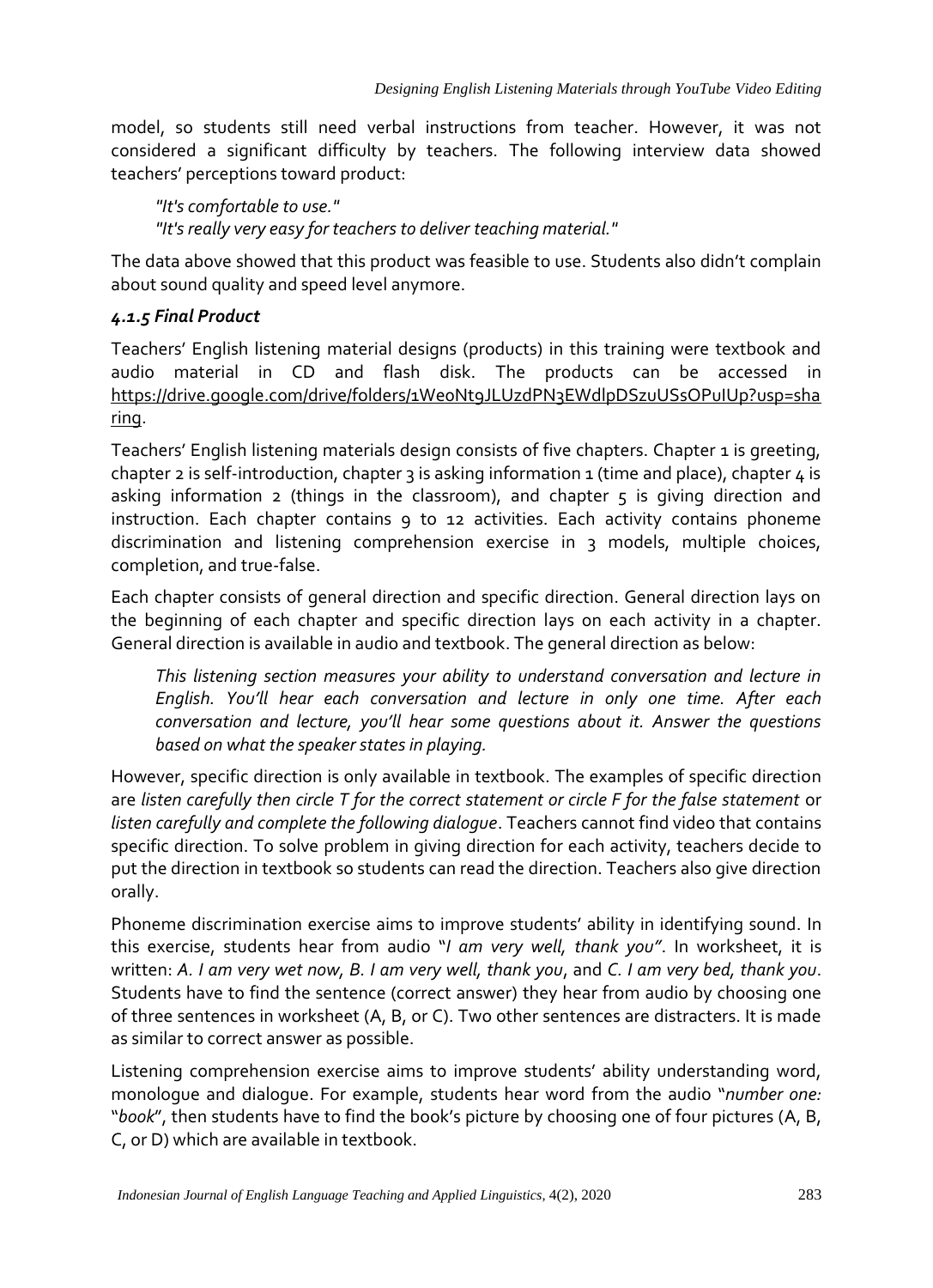#### **4.2. Teachers' ability in designing English listening materials**

Teachers' ability was divided into: (1) ability in editing video that include importing, exporting, cutting, deleting, and merging videos, and (2) ability in designing listening exercises.

After getting training and mentoring in designing audio English listening teaching materials, the data analysis about teachers' ability was administered below:

#### *4.2.1 Ability in editing video*

Teachers' ability to edit video for English listening practice was categorized into proficient and capable.

A teacher was categorized into good when:

- 1. The teacher does not need assistance to use computer, download videos, and edit videos.
- 2. The teacher does not use very long time in editing videos

A teacher was categorized fair when:

- 1. The teacher still needs assistance in editing videos.
- 2. The teacher uses a very long time to edit videos.

|                |                         | Ability   |            |           |            |  |
|----------------|-------------------------|-----------|------------|-----------|------------|--|
| N <sub>0</sub> | Activity                | Good      |            | Fair      |            |  |
|                |                         | Frequency | Percentage | Frequency | Percentage |  |
|                | Download video          | 12        | 67%        | h         | 33%        |  |
|                | Import and export video | 11        | 61%        |           | 39%        |  |
|                | Cut video               | 10        | 56%        | 8         | 44%        |  |
|                | Merge video             | q         | 50%        | Q         | 50%        |  |

Table 1: Teachers' ability in editing video

Data showed that after following training, teachers have good ability at editing video for English learning materials. 67% of teachers have a good ability to download quality videos and are suitable for listening learning goals. 61% teachers are good at importing and exporting video, 56% teachers are good at cutting video, and 50% teachers are good at merging video.

Data showed that the difficult activities of editing video are cutting and merging video. It was supported by interview data below:

*"... cutting a video takes a long time for me because I'm not used to do it so I need a long time."*

*"When we want to cut a sentence, we are constrained by the speed of sound of the video."*

*"During the process of cutting the video, when we want to take it, sometimes we find it difficult to fit."*

*"The obstacle I faced when making the product was connecting one video with another video."*

*"The obstacles are still confused about how to cut, merge videos."*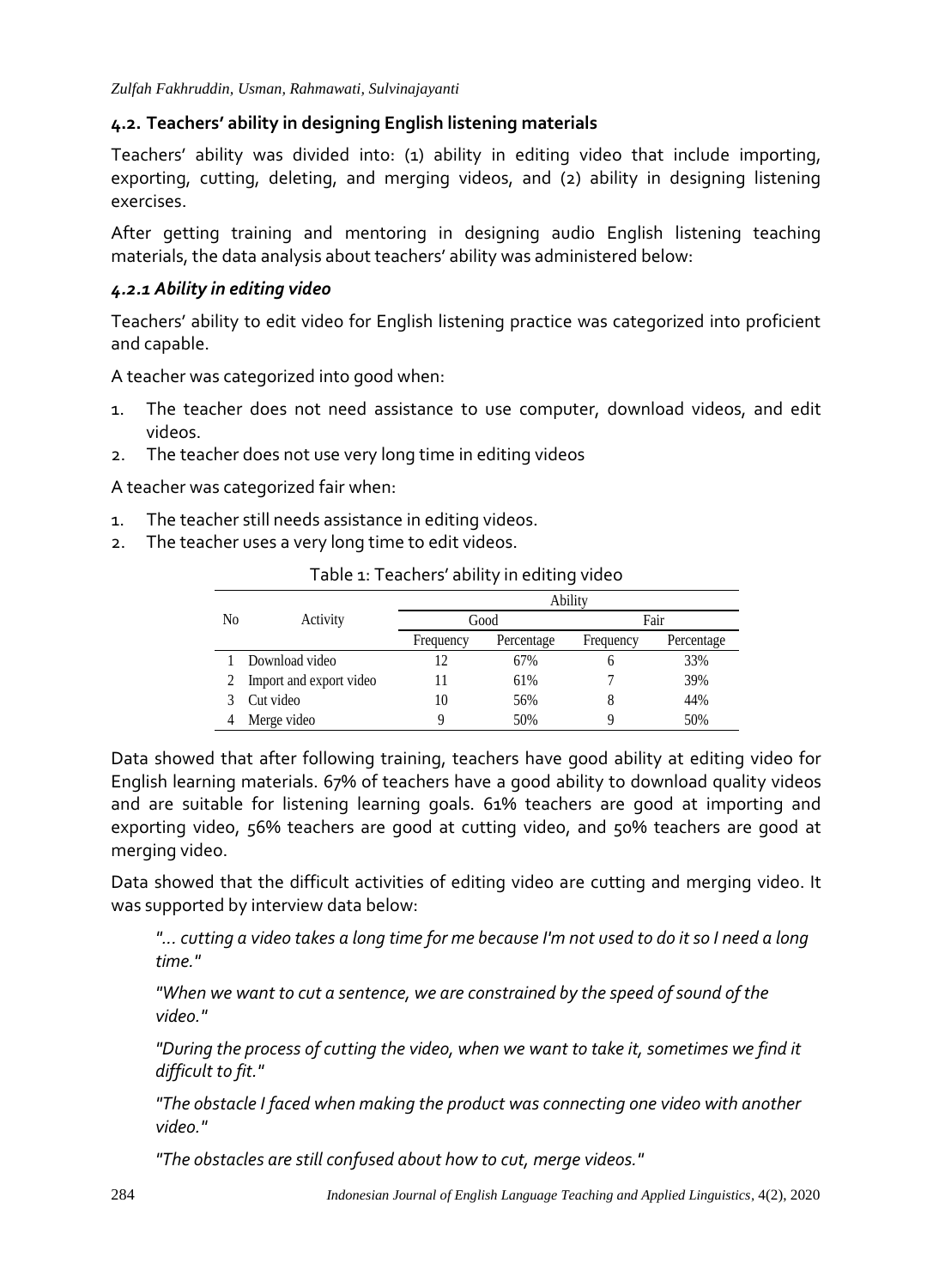The results of the interview above showed that the most difficult editing process is the process of cutting the video. The difficulties are: (1) the sound (conversation or statement) in the video is too fast, and (2) the sound to be taken is too short (usually only in the form of words, phrases or short sentences), so the teacher has difficulty in determining the boundary of the scene or conversation will be cut. The difficulty in determining the sound or scene caused the teacher took a long time to edit the video. Furthermore, errors in the cutting process cause errors in video merging.

# *4.2.2 Ability in writing listening exercises*

Teachers' ability in writing English listening exercise is divided into good and fair.

The indicators of good are as follows:

- 1. The teacher is able to make tests with normal difficulty levels.
- 2. The teacher is able to make valid tests (content validity and construct validity).
- 3. The teacher is able to reformulate the utterances of monologue or dialogue in video into exercise in the worksheet.

The indicators of fair are as follows:

- 1. The teacher is able to make a test but the level of difficulty is still too high.
- 2. The teacher is able to make valid tests in content but not in construct (see example 1, 2, and  $3$  in training).
- 3. The teacher is not able to reformulate the utterances of monologue or dialogue in video into exercise in the worksheet (see example 1 in training).

The following chart illustrates teachers' ability in designing English listening test.

| No | <b>Teacher's Ability</b> | Frequency | Percentage |
|----|--------------------------|-----------|------------|
|    | Good                     | 13        | 72%        |
|    | Fair                     |           | 28%        |

Table 2: Teachers' ability in writing listening exercise

The table showed that most of teachers have a good ability in writing English listening exercise. 75% teachers are categorized into good but only 28% teachers are categorized into fair.

## **4.3. The effect of teachers' product toward English listening learning**

To find out the effect of teachers' product toward English listening learning, analysis was conducted toward students' learning outcomes and students' attitude in learning listening by using the product.

## **4.3.1 Students' learning outcomes**

Student learning outcomes are presented in the form of mean scores, frequency, and percentage, and learning outcomes categories.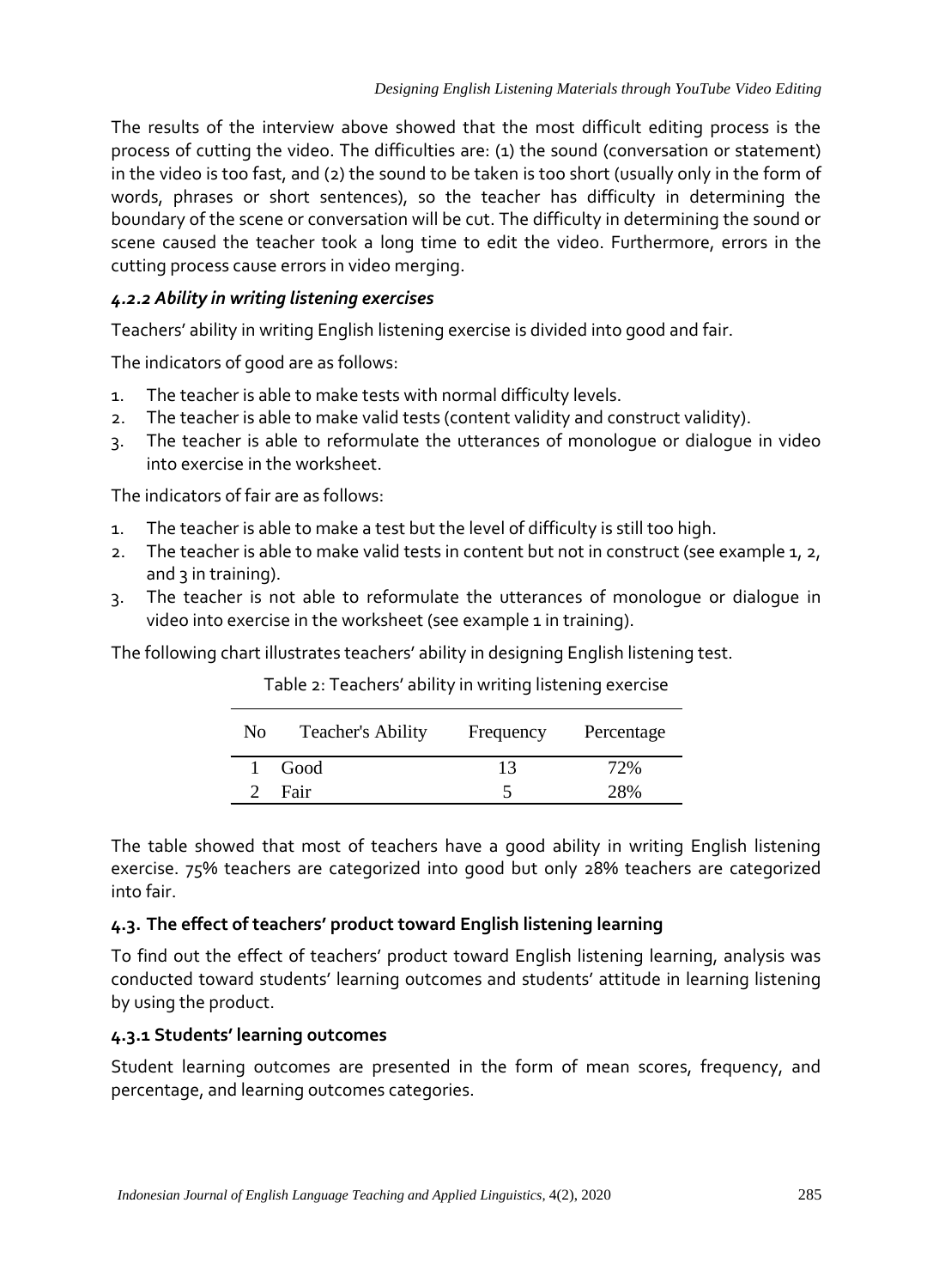Students' learning outcomes is shown in the following table:

| Table 3. Students' score |                         |            |          |  |
|--------------------------|-------------------------|------------|----------|--|
| Nο                       | Exercise model          | Mean score | Category |  |
|                          | Phonem discrimination   | 64         | Fair     |  |
|                          | Listening comprehension |            | Fair     |  |

The table showed that the students' listening is categorized into fair. Students are fair to identify sound in form word and sentences and to understand messages in conversations, explanations, and instructions well.

|    |           | Exercise model        |            |                         |            |
|----|-----------|-----------------------|------------|-------------------------|------------|
| No | Category  | Phonem discrimination |            | Listening comprehension |            |
|    |           | Frequency             | Percentage | Frequency               | Percentage |
|    | Very good | 40                    | 27%        | 15                      | 10%        |
|    | Good      | 50                    | 33%        | 65                      | 43%        |
|    | Fair      |                       | 3%         | 10                      | 7%         |
|    | Poor      | 55                    | 37%        | 60                      | 40%        |

Table 4. Category of students' learning outcome

The table showed that more than 60% students were able to identify and understand verbal messages. From 150 students, 40 students were categorized into very good, 50 students were good, and 5 students were fair. However, 55students were still categorized into poor.

Students' score showed that the teaching material products made by the teacher have positive effect toward student learning outcomes. Students' listening skills were categorized into fair and the number of students categorized into very good and good is bigger than the number of students categorized into poor.

Effective learning is constructing students' knowledge and skill by monitoring and review learning process to achieve particular goals (C. Watkins, Lodge, Whalley, Wagner, & Carnell, 2002).The objective of listening learning is students are able to understand short and simple oral functional text by identifying specific information in verbal messages and complete written text based on verbal messages (Kebudayaan, 2012). It implies that the teachers' product is effective to achieve the objective of listening learning. Even though students' mean score is in fair level, more than 60% students are success in answering phoneme discrimination and listening comprehension exercise.

Therefore further research is called to measure the effectiveness of this product by using other research method. It is expected to measure the significant improvement of students' listening skills. This study also measured students' learning outcome through exercise on the product. Therefore, other listening test should be used to measure students' listening skills to ensure the effectiveness of this product.

# **4.3.2 Students' learning attitude**

Teachers' product not only affects student learning outcomes but also student learning attitudes. Based on interview data from teachers shows that students have positive attitude in learning listening by using the products. Students are serious in learning listening by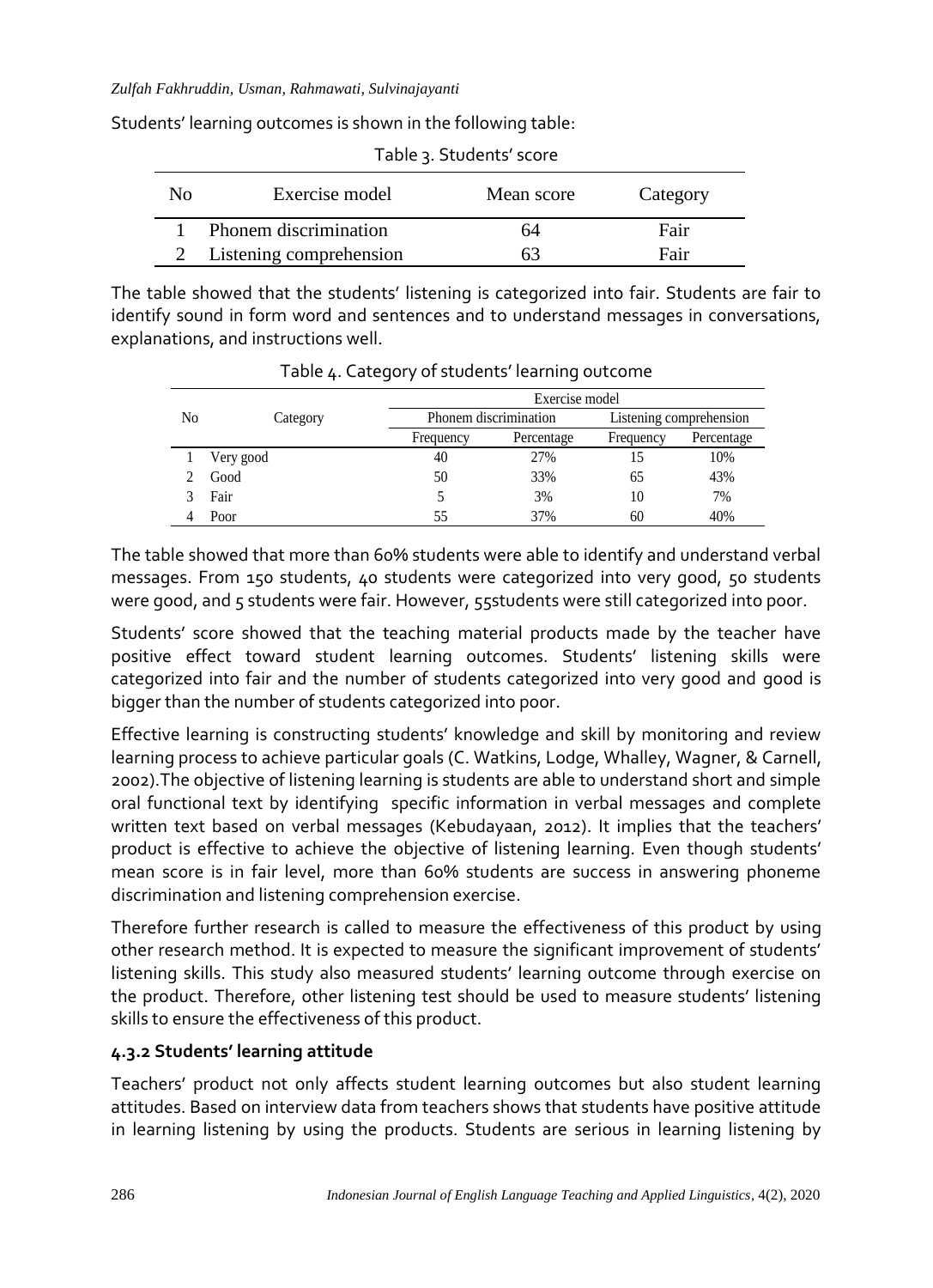using the product. Students don't make noisy and talk to their friends during listening learning process. They also focus on the listening materials.

*"Teaching using this learning media, students are not noisy in class. They concentrate on listening to learning material. Previously, when teachers taught sometimes they still talked to their friends"*.

"*After I use this material in class, students become calm. Previously I was rather difficult to deal with students because they were noisy and they talked to their friends. However, by using this material, students were more focused on listening to the material in the audio."*

Using the product makes students fun in learning listening skills.

*"The positive thing is that students make it as a refreshing material."*

This product is able to be a medium for refreshment or ice breaker. It can be used to attract students' attention by teaching listening materials in beginning or ending of class. Seçer, Şahin, & Alcı (2015) stated that audio visual material is a proper ice breaker that gives positive effect toward students' motivation and participation in learning English. The findings indicate that students' attitudes in learning listening by using teachers' product are learning seriously and learning fun.

# **5. Discussion**

YouTube editing video training is considered effective to improve teachers' ability in designing English listening materials. Most teachers are categorized into good in designing listening materials by editing YouTube video. Teachers can design the materials independently where data showed that most teachers don't need long time and assistance from trainee to download, import, cut, merge, and export video. Previously, teachers avoid teaching listening skills because they get difficulty to find out the materials and they get confusing to teach the skill. However, after following the training, teachers have had their own English listening materials and they can improve their materials if they need improvement because teachers' have knowledge and skill in designing English listening materials. Omar (2014) stated that teachers' training aims to prepare learning situation for teachers to develop their professional work that can help teachers to face challenge and change in teaching. It indicates that YouTube editing training is effective to develop teachers' knowledge and skill because teachers are able to prepare their English listening materials by themselves in form of audio material and textbook to solve their problem in teaching listening skills.

Teachers' material designs (audio and textbook) are feasible to use in teaching English listening skill. The material contents are in accordance with English curriculum objective, authentic, and easy to use. This material designs were in line with guidelines offered by Howard & Major (2004). They are (1) teaching materials should be contextualized to curriculum, (2) be authentic, and (3) encourage learners to develop learning skill and strategies. Moreover, Ahmed (2017) stated that good teaching materials contain language input for developing students' skills, appropriate difficulty level, authentic, and interesting. Then, Watkins & Wilkins (2011) stated that YouTube prepared variety of English dialects. It is also easy to access and enjoyable for students. It implies that the listening material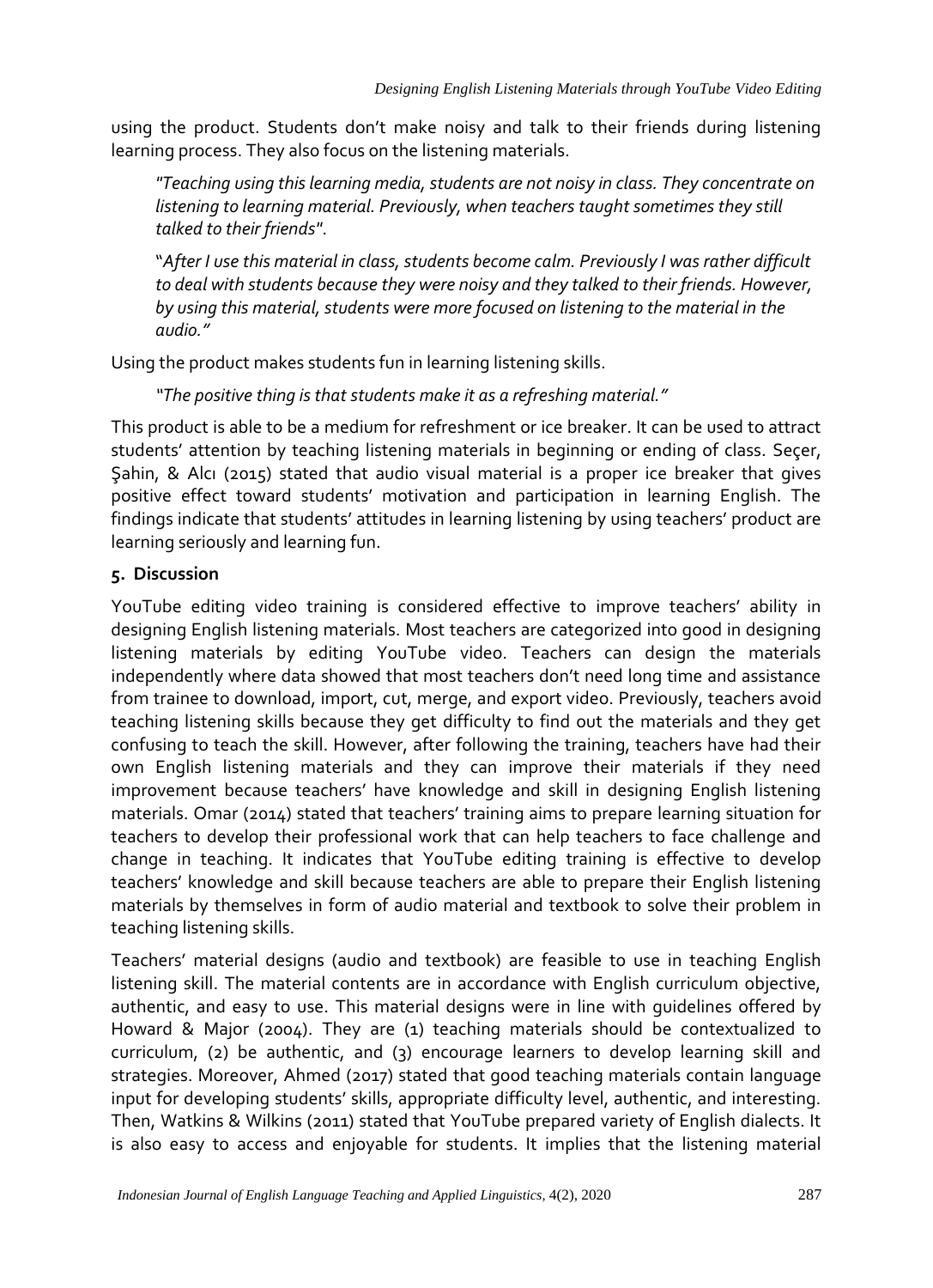designs have fulfilled good teaching materials requirements because they contain materials from YouTube video which prepare many authentic and interesting materials for listening skills.

Teachers' material designs in form of audio and textbook are also effective in teaching English listening skill. Most students can identify English sound in form of word and sentence and they also can understand simple and short monologue and dialogue. Students also showed positive attitude in learning English listening skill when teachers used these materials in teaching them. This finding is supported by Sabet & Mahsefat (2012). They reported that authentic listening materials have positive effect to students' listening skills. Alqahtani (2014) also reported that YouTube is effective in teaching listening skills. Then, Saputra & Fatimah (2018) stated that YouTube is effective instructional media for teaching listening skills. It can be said that this training is success to update and to develop teachers' knowledge and skills to solve teachers' and students' problems in listening skills. Teachers can prepare their English listening materials by using the potency they have. Teachers' products are also effective to achieve the learning objective of listening skills and to form students' positive attitude toward listening skills learning.

# **6. Conclusion**

Listening skills are skills that are almost never taught by the teachers. They ignored to teach English listening skills because of some reasons. First, listening cassette or CD is hard to find; second, English textbooks don't prepare teaching materials for listening skill/textbooks are not equipped with listening audio material or CD; third, price of listening materials is expensive; fourth, the materials difficulty level isn't suitable for junior high school students; and fifth, teachers aren't able to prepare English listening material by themselves. These reasons are in line to the findings of Le (2019) that teachers' difficulties in teaching listening skills are the lack of listening facilities and teachers' ability in mastering listening skills and preparing teaching method for listening skills. Therefore, YouTube video editing training was conducted to help teachers in providing English listening materials by considering some potency in Parepare city. They are: (1) teachers have computer, laptop, and smartphone, (2) internet network is very good, and (3) internet credit is cheap.

YouTube video editing training was administered in two activities, training and mentoring. Training aimed to design English listening materials in form of audio and worksheet; and mentoring aimed to revise teachers' products. Teachers have good ability in designing English listening material after following the training. Teachers' products are already suitable for use in teaching English listening skill. They have positive effect toward students' English listening learning outcome and students' attitude in learning English listening skill.

## **References**

Ahmed, S. (2017). Authentic ELT Materials In The Language Classroom: An Overview. *Journal Of Applied Linguistics And Language Research*, *4*(2), 181–202.

- Almurashi, W. A. (2016). The Effective Use Of Youtube Videos For Teaching English Language In Classrooms As Supplementary Material At Taibah University In Alula. *International Journal Of English Language And Linguistics Research*, *4*(3), 32–47.
- Alqahtani, E. T. (2014). Effectiveness Of Using Youtube On Enhancing EFL Students' Listening Comprehension Skills. *Saudi Arabia*.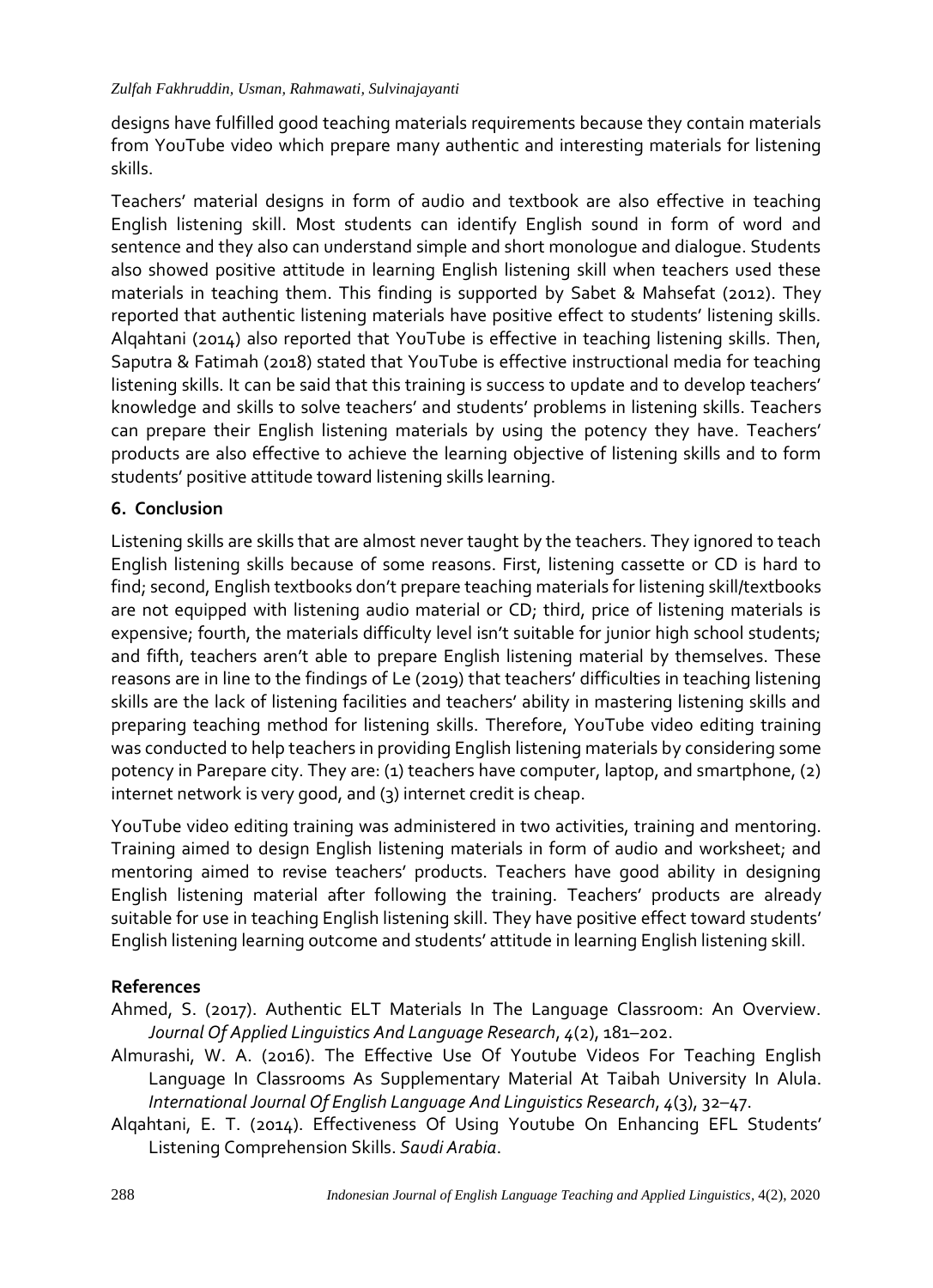- Alrawashdeh, A. I., & Al-Zayed, N. N. (2017). Difficulties That English Teachers Encounter While Teaching Listening Comprehension And Their Attitudes Towards Them. *English Language Teaching*, *10*(5), 167–178.
- Bingol, M. A., Celik, B., Yildiz, N., & Mart, C. T. (2014). Listening Comprehension Difficulties Encountered By Students In Second Language Learning Class. *Journal Of Educational & Instructional Studies In The World*, *4*(4).
- Chen, C. W. (2016). Listening Diary In The Digital Age: Students' Material Selection, Listening Problems, And Perceived Usefulness. *Jalt Call Journal*, *12*(2), 83–101.
- Gilakjani, A. P., & Sabouri, N. B. (2016). Learners' Listening Comprehension Difficulties In English Language Learning: A Literature Review. *English Language Teaching*, *9*(6), 123– 133.
- Hamouda, A. (2013). An Investigation Of Listening Comprehension Problems Encountered By Saudi Students In The EL Listening Classroom. *International Journal Of Academic Research In Progressive Education And Development*, *2*(2), 113–155.
- Hayati, A. (2010). The Effect Of Speech Rate On Listening Comprehension Of EFL Learners. *Creative Education*, *1*(02), 107.
- Howard, J., & Major, J. (2004). Guidelines For Designing Effective English Language Teaching Materials. *The TESOLANZ Journal*, *12*(10), 50–58.
- Johansson, T. (2006). *Teaching Material In The EFL Classroom: Teachers' And Students' Perspectives*.
- Kadagidze, L. (2006). Different Types Of Listening Materials. *IBSU Scientific Journal*, *1*(1), 148–154.
- Kebudayaan, K. P. D. (2012). *Kurikulum 2013 SMP*. Jakarta: Kementerian Pendidikan Dan Kebudayaan.
- Kebudayaan, K. P. D. (2015). *Pedoman Teknis Penilaian Hasil Belajar*. Jakarta: Kementerian Pendidikan Dan Kebudayaan.
- Le, T. M. (2019). *Teaching Listening Skills For English Non-Majored Students At Ba Ria-Vung Tau University: Difficulties And Solutions*.
- Mafuraga, M., & Moremi, M. (2017). Integrating Information And Communication Technology In English Language Teaching: A Case Study Of Selected Junior Secondary Schools In Botswana. *International Journal Of Education And Development Using ICT*, *13*(1).
- Omar, C. M. Z. (2014). The Need For In-Service Training For Teachers And It's Effectiveness In School. *International Journal For Innovation Education And Research*, *2*(11), 1–9.
- Osada, N. (2004). Listening Comprehension Research: A Brief Review Of The Past Thirty Years. *Dialogue*, *3*(1), 53–66.
- Plomp, T. (2013). Educational Design Research: An Introduction. *Educational Design Research*, 11–50.
- Renandya, W. A., & Farrell, T. S. C. (2011). 'Teacher, The Tape Is Too Fast!'Extensive Listening In ELT. *ELT Journal*, *65*(1), 52–59.
- Renukadevi, D. (2014). The Role Of Listening In Language Acquisition; The Challenges & Strategies In Teaching Listening. *International Journal Of Education And Information Studies*, *4*(1), 59–63.
- Ross, J. (2007). Designing Lessons For EFL Listening Comprehension Classes. *English Teaching Forum*, *45*(3), 30–33. ERIC.
- Sabet, M. K., & Mahsefat, H. (2012). The Impact Of Authentic Listening Materials On